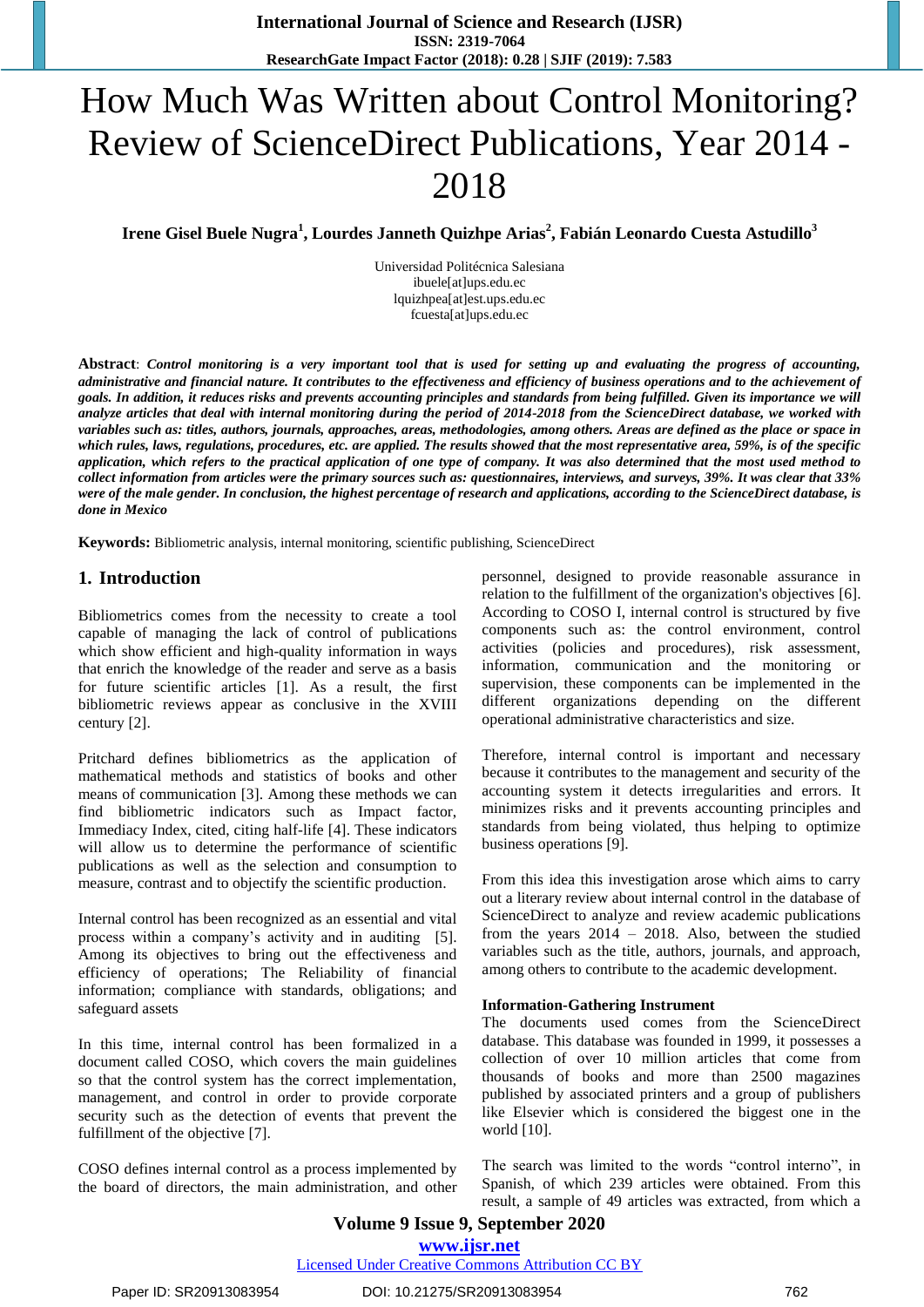#### **International Journal of Science and Research (IJSR) ISSN: 2319-7064 ResearchGate Impact Factor (2018): 0.28 | SJIF (2019): 7.583**

matrix was created that included the variables title, authors, journal, among others. Based on the collected sample, a descriptive analysis was carried out through the determination of variables obtained through a critical and detailed reading of each of the articles. Within the determined variables there is the scope: Specific Application, General Application and Theoretical Study. Approach (table 1) and methodology (table 2) applied to the different academic publications.

| Table 1: Approach                              |                                                                                                                                                                                                              |  |
|------------------------------------------------|--------------------------------------------------------------------------------------------------------------------------------------------------------------------------------------------------------------|--|
| Approach                                       | Description                                                                                                                                                                                                  |  |
| Bibliometrics of scientific<br>journals        | They are articles that refer to bibliometric indicators.                                                                                                                                                     |  |
| Business diversification                       | It focuses on growth and expansion strategies that will make it possible to determine the appropriate<br>moment in which a sector or organization can begin to offer new products or enter new markets.      |  |
| <b>Business Intelligence</b>                   | It consists of the factor analysis of variables such as: personal, social, and work skills to determine the<br>influence of these job skills.                                                                |  |
| <b>Business Management</b>                     | It analyzes and evaluates the company, administration, accounting, and financial systems to make<br>decisions.                                                                                               |  |
| <b>Credit Access</b>                           | It focuses on the use of the logit model that allow the calculation of variables to determine the factors<br>that limit access to bank financing.                                                            |  |
| Democratic and Economic<br>Growth              | It measures the sources of economic growth, the influence of politics, culture, the actions, and decisions<br>of the State in economic development.                                                          |  |
| Economic politics                              | It consists of the literary review of public programs that stimulate innovation based on economic<br>politics that ensure business development.                                                              |  |
| Financial Structure of<br><b>SMes</b>          | It analyzes the effects of capital succession and debt on future generations.                                                                                                                                |  |
| Growth of Banking                              | Its purpose is to verify internal and external factors that intervene in the growth and development of<br>banking.                                                                                           |  |
| ICT and business<br>performance                | It assesses the relationship between availability, use of ICT and organizational product performance.                                                                                                        |  |
| <b>Intangible Assets</b>                       | It categorizes the intangible assets, by measuring them and giving importance when making decisions.                                                                                                         |  |
| Internal control between<br>departments        | It focuses on the study of policies, rules and regulations that verify the relationship between various<br>departments or surroundings of the company.                                                       |  |
| <b>Internal Control Evaluation</b>             | It focuses on various methods to evaluate internal control, such as the creation of indexes,<br>questionnaires, interviews, among others.                                                                    |  |
| International financial risk                   | It is the use of different methods such as: exchange rate, foreign trade and financial risk indicators<br>which allows the analysis of operational risks related to financial transactions.                  |  |
| <b>International Trade</b>                     | It focuses on the use of Born Global, International New Ventures, among others. It allows the study and<br>analysis of theoretical perspectives on international growth and expansion.                       |  |
| Knowledge management                           | It analyzes the effects caused by hiring former employees of international companies on national (local)<br>companies, as well as the capacity, faculty absorption and the way in which knowledge is gained. |  |
| Management of the<br>Accounting System         | It focuses on applying interviews, surveys, questionnaires, factor analysis and blueprints that will allow<br>evaluating job performance caused using a management accounting system.                        |  |
| Organization                                   | It consists in the study of variables such as: coverage, size, sector, HR, among others, to enhance                                                                                                          |  |
| Competitiveness                                | organizational competitiveness through internal control.                                                                                                                                                     |  |
| Organizational culture and<br>innovation       | It measures the link between the organizational culture and variable to enhance business<br>competitiveness.                                                                                                 |  |
| Organizational culture and<br>sustainability   | It measures the influence of organizational culture on Corporate sustainability.                                                                                                                             |  |
| Organizational<br>Performance                  | It focuses on the use of methods such as: productivity and financial indicators that evaluate the<br>productivity of companies.                                                                              |  |
| Quality of banking service                     | It analyzes the clients' appraisal about the quality of the services received by the banking sector.                                                                                                         |  |
| Strategic and innovation                       | It studies the proper characteristics of the organization, the environment, and the sector in which it                                                                                                       |  |
| management                                     | operates.                                                                                                                                                                                                    |  |
| Strategic management of<br>ICT                 | It focuses on the technological causes the take- up of e-commerce.                                                                                                                                           |  |
| Unemployment and<br>Economy                    | It focuses on various methods such as: competing values, econometric analysis, among others that<br>contribute to the analysis of unemployment in the economy.                                               |  |
| Work environment and<br>organizational culture | It assesses the relationship between the work environment, organizational culture, and internal control.                                                                                                     |  |
| Work environment and<br>Performance            | It validates the relationship of various departments, organizational environments, and their job<br>performance relation.                                                                                    |  |

Finally, the description of the methodology is shown, among the ones we have are the following:

#### **Table 2:** Methodology

| Method            | <i>Description</i>                                                                                                    |
|-------------------|-----------------------------------------------------------------------------------------------------------------------|
| Bayesian networks | They analyze the cause-effect of a event, the cause-effect model takes into consideration the opinion and judgments   |
|                   | of experts, analysts and specialists.                                                                                 |
| Camel model       | It is a rating system that measures and analyzes capital, asset quality, administration, profitability, and liquidity |
|                   | through the application of financial ratios.                                                                          |

# **Volume 9 Issue 9, September 2020**

#### **www.ijsr.net**

Licensed Under Creative Commons Attribution CC BY

#### Paper ID: SR20913083954 DOI: 10.21275/SR20913083954 763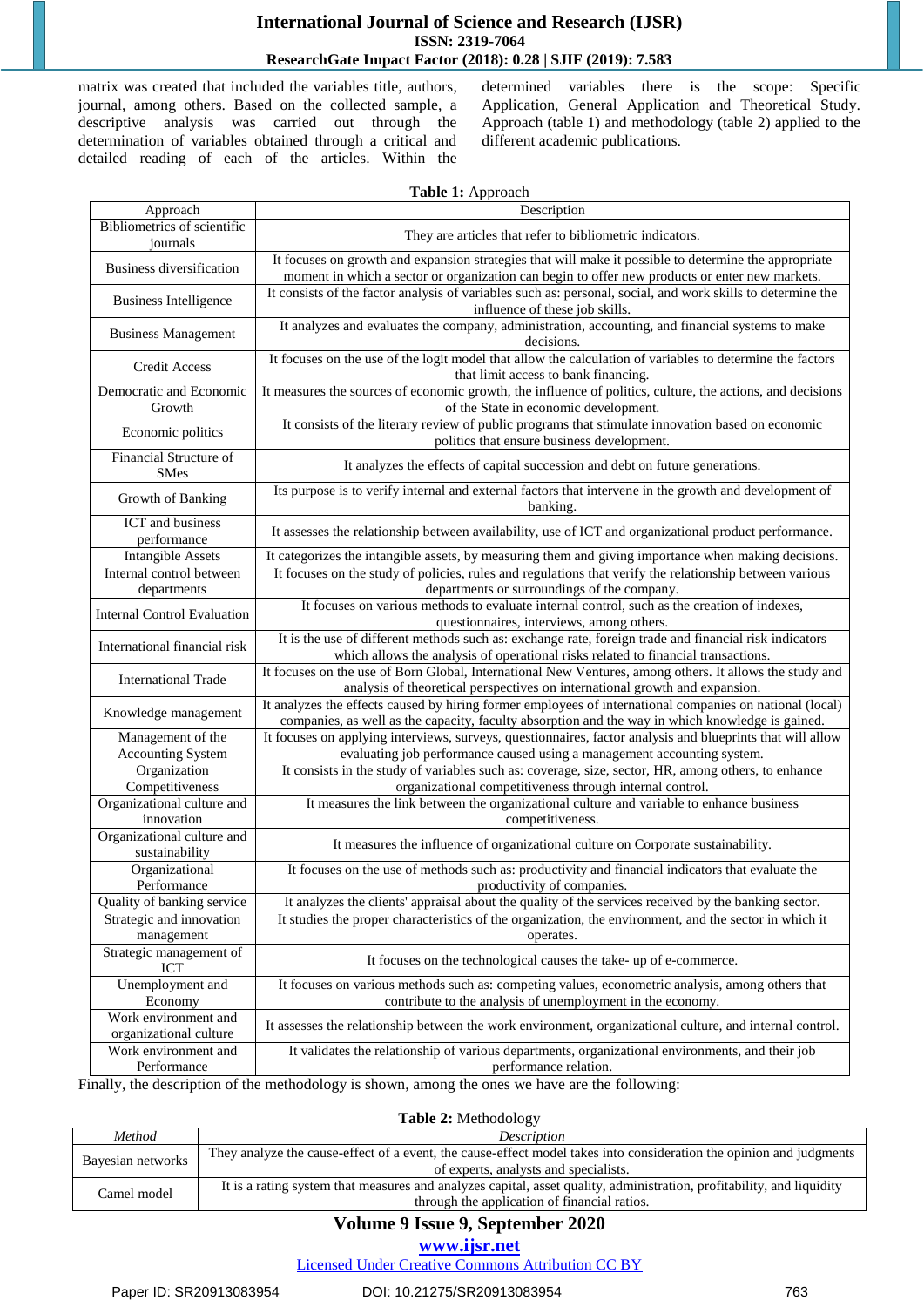#### **International Journal of Science and Research (IJSR) ISSN: 2319-7064 ResearchGate Impact Factor (2018): 0.28 | SJIF (2019): 7.583**

| Correlational            | It is a statistical research method that determines the degree of the connection that exists between two or more      |
|--------------------------|-----------------------------------------------------------------------------------------------------------------------|
| research                 | variables through tools such as: factor analysis, study of events, regressions, among others.                         |
| CVM3                     | The Competing Values Model determines the relation and importance of the organizational culture and climate.          |
| Delphi method            | It is a method based on interviews, questionnaires, among others that allow obtaining opinions from different         |
|                          | experts.                                                                                                              |
| Exchange indicators      | These items have a methodology of applying foreign exchange and foreign trade indicators.                             |
| Literature Review        | They are articles that get information through the theoretical review of scientific research.                         |
| Logit model              | It is a model that compares the probabilities of explanatory alternatives which allows measuring the prediction of an |
|                          | event occurring.                                                                                                      |
| Map of                   | It allows you to know about the perception of organizational performance in its internal dimensions.                  |
| competitiveness          |                                                                                                                       |
| Multi-criteria           | It compares alternatives according to hierarchical criteria, thus allowing to know the most relevant criterion.       |
| Analysis                 |                                                                                                                       |
| Narrative analysis       | They are articles that obtain information through speeches characterized by presenting a sequence of events located   |
|                          | in each time and space.                                                                                               |
| Primary sources          | This item obtains information through surveys, interviews, questionnaires, magazines, and financial statements.       |
| Qualitative              | It is a research method that investigates, evaluates, and weighs information obtained through resources such as       |
| Research                 | surveys, interviews, tests, among others.                                                                             |
| <b>Secondary Sources</b> | These items obtained information through academic documents such as books, scientific journal articles, books, etc.   |
| SERVQUAL model           | It is a model based on the use of a questionnaire and the Likert scale, this model covers five parameters such as:    |
|                          | security, reliability, empathy, responsiveness, and tangible elements.                                                |

Lastly, an analysis of variables was applied, which consists of measuring the dependency or independence relation between two nominal qualitative variables or factors [11].

# **2. Results**

The research findings are presented in two groups: 1) Descriptive analysis, 2) Analysis of the relationship between variables.

#### **1) Descriptive analysis**



**Figure 1:** Approach

Figure 1 shows the different approaches applied in the academic articles. It is noteworthy that the most representative group, 12% are the ones that have an approach related with "Strategic and Innovation Management" that studies the internal and external characteristics of an organization as well as the importance of innovation for business integrity. It is then followed, 10%, by articles related to the "International Financial Risk" approach. Where different methods are applied such as: Foreign exchange, foreign trade, and financial risk indicators to determine the appropriate level of solvency of being in financial risk. Next, 8%, is found with the determined approach about the analysis of "Knowledge Management" which occurs through interviews, questionnaires that evaluate absorption capacity and the way knowledge is acquired.



According to Figure 2, 59% have a specific field of application, which refers to specific applications that act in one type of company or media such as, SMEs, industrial sector, service sector, among others. This shows that most authors choose a specific point for their analysis. 22% of the articles are of general application, which consists of the use of a variety of applications which can act in any sector that it is within. Just 18% of the articles correspond to a theoretical field that refer to the search for specific information in databases such as: Scopus, ScienceDirect, among others.

# **Volume 9 Issue 9, September 2020**

**www.ijsr.net**

#### Licensed Under Creative Commons Attribution CC BY

#### Paper ID: SR20913083954 DOI: 10.21275/SR20913083954 764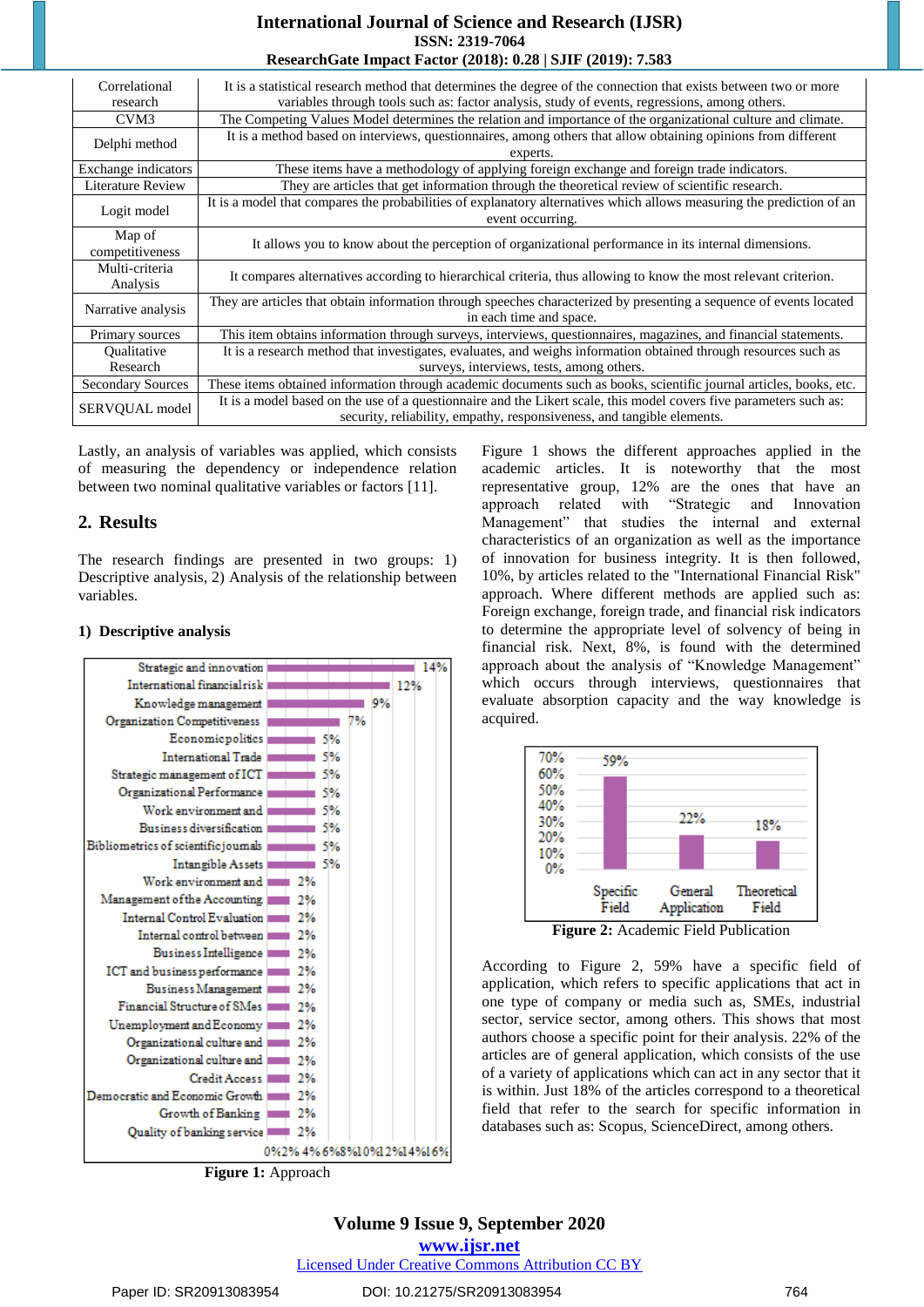

The analysis shows, Figure 3, that the most used tool for data collection, with 39%, is based on "Primary Sources" method by which items get information through surveys, interviews, questionnaires, and financial statements [12]. The second most used tool for data collection is given through "Correlational Research" with 16%, this method applies instruments such as: the study of events, Pearson's correlation coefficient, which allow to determine the degree of relationship that exists between two or more variables[13].

Furthermore, it can be observed that other tools preferred by researchers are the "Literary Review" and "Secondary Sources" methods with an 8% for both cases. Information is obtained through books, scientific documents, among others. The only difference is that the literary review studies the information and it synthesizes it according to its importance and relevance while secondary sources contain primary synthesized information.<sup>[12]</sup>.

#### **2) Relations between variables**



**Figure 4:** Continent and Country of Paper

When analyzing the total of articles studied according to their continent of origin, Figure 4, that is to say, the place where it was applied, it can be that 94% belong to Latin America and the Caribbean, where Mexico and Colombia

stand out. The least representative countries in terms of scientific publications are Ecuador and Costa Rica.

The continents of Central America, North America, Europe, and Central Asia are the least representative continents in terms of the preparation of articles since together they barely achieve 6% of all academic publications.





Figure 5 shows that the first authors come from Latin America and the Caribbean, specifically from three countries: Mexico, Colombia, and Argentina. This shows that they are the most prepared countries and the most aware about the importance of academic publications.



**Figure 6:** Continent, Countries, Authors, and Journals

Figure 6 shows 5 journals that belong to Latin America and the Caribbean and we can also see that four come originally from Mexico and one from Colombia.

On the other hand, we can see that the journals with the highest published articles are Contaduríay Adminsitración with 45% (journal of the National Autonomous University of Mexico Followed by the journal of EstudiosGerenciales, with 41%.

## **Volume 9 Issue 9, September 2020 www.ijsr.net**

Licensed Under Creative Commons Attribution CC BY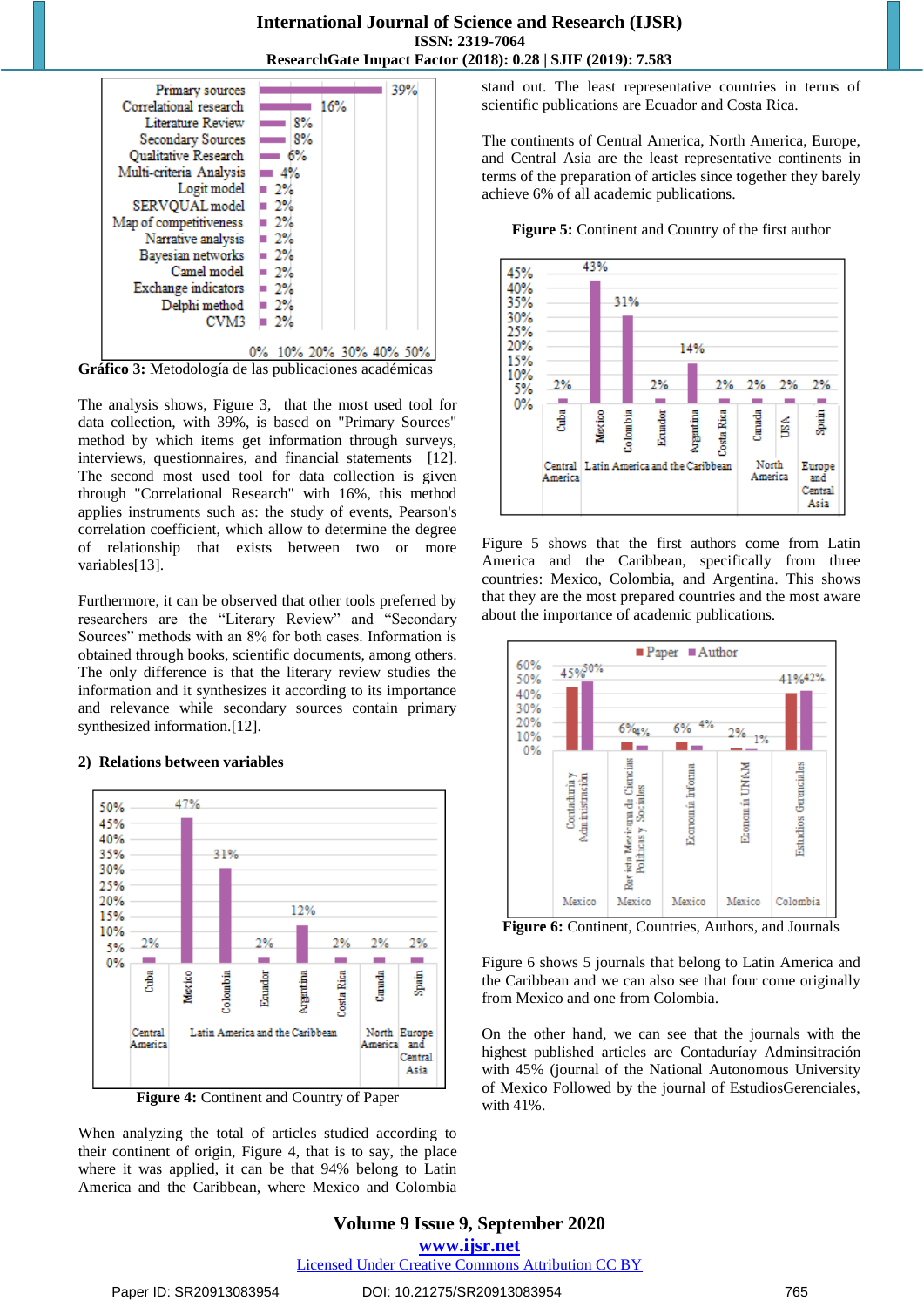

**Figure 7:** Female and Male Authors of Journals

Figure 7 shows that 49% of the authors have written for the Contaduría y Administración journal, where male authors have contributed a little more than female authors. The journal of EstudiosGerencialesovers 42% of the authors in which most part the authors are female.

This information makes it possible with a total of 58%, to show that male authors are the ones who make more publications.

# **3. Conclusions**

According to the articles analyzed, we can see that 12% have an approach referred to "Strategic Management and Innovation", which has the purpose to create and implement strategies that will guarantee the survival, development, and growth of the organization through internal control.

The "Specific Application" was also determined as the most relevant area with a total of 59% that refer to a specific application in a type of company or medium such as: SMEs, industrial sector, textile industry, among others.

Regarding its methodology of action applied by different articles, it was shown that 39% of the authors chose to get their data from primary sources such as surveys, questionnaires, interviews, which allow them to get updated accurate information but above all, generate important information in a short amount of time with few resources at hand.

The largest number of articles come from Latin America and the Caribbean, among which those of the Mexican origin stand out with 47% and 43% of the first authors are also of the Mexican origin.

Based on the results obtained from the bibliometric analysis, male authors are the ones who make the most publications in the journals of Contaduría y Administración. More than 33% of the male authors partake in publishing these articles.

These results provide support for students and researchers for more sophisticated studies on internal control and as a guide for determining which journal they would like to send their research. In addition, it offers the possibility of obtaining reliable and trustworthy data making the search for information easier and strengthening the readers knowledge.

# **References**

- [1] G. Gonzáles y V. Agulló, «Bibliometría. Fundamentos teóricos, aplicaciones y metodologíapara el análisis de la literatura científico-médica,» *Redalyc,* p. 2, 2012.
- [2] M. Blázquez, «Historia de la Ciencia de la Documentación,» 2012. Available: http://mblazquez.es/wp-content/uploads/ebook-mbohistoria-ciencia-documentacion.pdf.
- [3] H. Canales y M. Mesa, «Bibliometría, Informetría, Cienciometría: Su Etimología y Alcance Conceptual,» 2002.Available: http://www.bibliociencias.cu/gsdl/collect/eventos/impor
- t/Bibliometria%20Informetria%20Cienciometria.pdf. [4] M. Dávila, R. Guzmán, H. Arroyo, D. Piñeres, Barranco y C. Carlos, «Bibliometría: conceptos y utilidades para el estudio médico y la formación profesional,» *Salud Uninorte,* 2009.
- [5] G. Rivas, «Modelos contemporáneos de control interno. Fundamentos teóricos,» *redalyc,* p. 117, 2011.
- [6] S. Mantilla, Auditoría del control interno, Bogotá: ECOE EDICIONES, 2013, p. 15.
- [7] S. Albert, «Fraude Interno,» 19 02 2016.Available: https://fraudeinterno.wordpress.com/2016/02/19/cosogestion-de-riesgos/.
- [8] E. Ladino, Control interno : Informe COSO., El Cid Editor, 2009, p. 6.
- [9] J. Ramón, «El control interno en las empresas privadas,» 13 Febrero 2014.Available: https://revistasinvestigacion.unmsm.edu.pe/index.php/q uipu/article/view/5476/4711.
- [10]R. Cañedo, R. Rodríguez y M. Marilis, «Scopus: la mayor base de datos de literatura científica arbitrada al alcance de los países subdesarrollados,» 2010.Available:

http://scielo.sld.cu/pdf/aci/v21n3/aci02310.pdf.

- [11]L. Pedro, Metodología de la investigación social cuantitativa, vol. 8, Barcelona: Bellaterra (Cerdanyola del Vallés), 2015, p. 26.
- [12]M. Cabrera, «Introducción a las Fuentes de Información,» 2020.Available: https://riunet.upv.es/bitstream/handle/10251/7580/intro duccion%20a%20las%20fuentes%20de%20informaci% c3%83%c2%b3n.pdf?sequence=1&isAllowed=y.
- [13]R. Marroquín, «Metodología de la Investigación,» 2020.Available: http://200.48.31.93/Titulacion/2013/exposicion/SESIO N-4- METODOLOGIA%20DE%20LA%20INVESTIGACI ON.pdf.
- [14]J. Navarro, «Definición ABC,» diciembre 2008.Available: https://www.definicionabc.com/ciencia/metodologia.ph p.
- [15]F. Ucha, «Definición ABC,» Julio 2012.Available: https://www.definicionabc.com/general/ambito.php.
- [16]F. Ucha, «Definición ABC,» mayo 2009.Available: https://www.definicionabc.com/general/enfoque.php.
- [17]L. Restrepo y G. Julián, «De Pearson a Spearman,» *Revista Colombiana de Ciencias Pecuarias,* 2007.
- [18]S. P. D. S. Pita Fernández, «Fisterra,» 30 03 2001.Available:

# **Volume 9 Issue 9, September 2020**

**www.ijsr.net**

Licensed Under Creative Commons Attribution CC BY